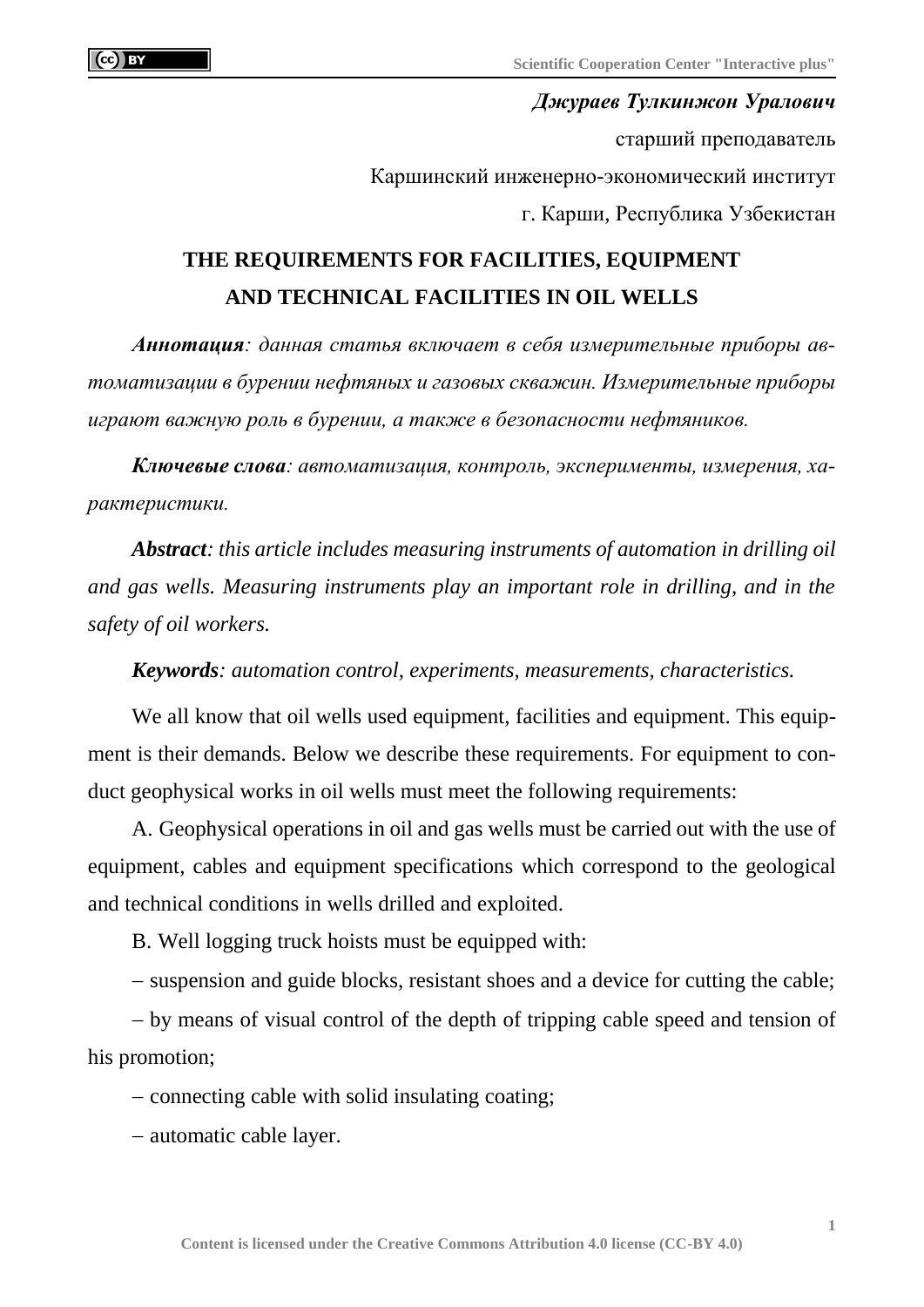C. For carrying out geophysical borehole pressure supplied ground equipment should include lubricator device tested for pressure expected at the wellhead.

D. The geophysical surveys allowed certified equipment, cables and machinery.

E. Experienced and experimental samples of geophysical techniques are

permitted for use only with the permission of the organization, which is run by the well, and in consultation with the territorial authorities State Technical Supervision Uzbekistan.

F. Construction of instrument heads must ensure adherence to the standardized instrument cable lugs and assembly layouts, integrated or combined multi -parameter hardware. Cable lug should be so designed as to his capture fishing tool. Fishing Tools used for all types of heads and cable must be included geophysical equipment.

G. The strength of attachment of the device to the cable with a cable lug must bellower than the breaking strength of the appropriate type of cable. h) When the geophysical works should use a cable with no violations armour coating. Preservation of the reservation must be checked periodically, and after work in aggressive environments must be tested in the cable breaking strength. To lower the unit into the well using a cable of the brand CG  $3 \times 0.75 - 60 - 150$ .

Cable characteristics are shown in Table 1.

Table 1

| The design and characteristics of the cable                           | <i>Options</i>                 |
|-----------------------------------------------------------------------|--------------------------------|
| The centre conductor                                                  | Strands of tinned copper wires |
| Rated conductor cross-section mm2                                     | 0,75                           |
| Number of cores                                                       | 3                              |
| The external diameter of the shell, mm                                | 10,2                           |
| Design weight, $kg/km$                                                | 399                            |
| Breaking load of cable, kN, not less                                  | 60                             |
| The electrical resistance of living for 1 km<br>length, Ohm, not more | 25                             |
| Maximum operating temperature, $\degree$ C                            | 150                            |

Safety during the operation of the downhiller tool

As developed channel is part of an integrated geophysical instruments, the safeguards for the channel is the same as that of the apparatus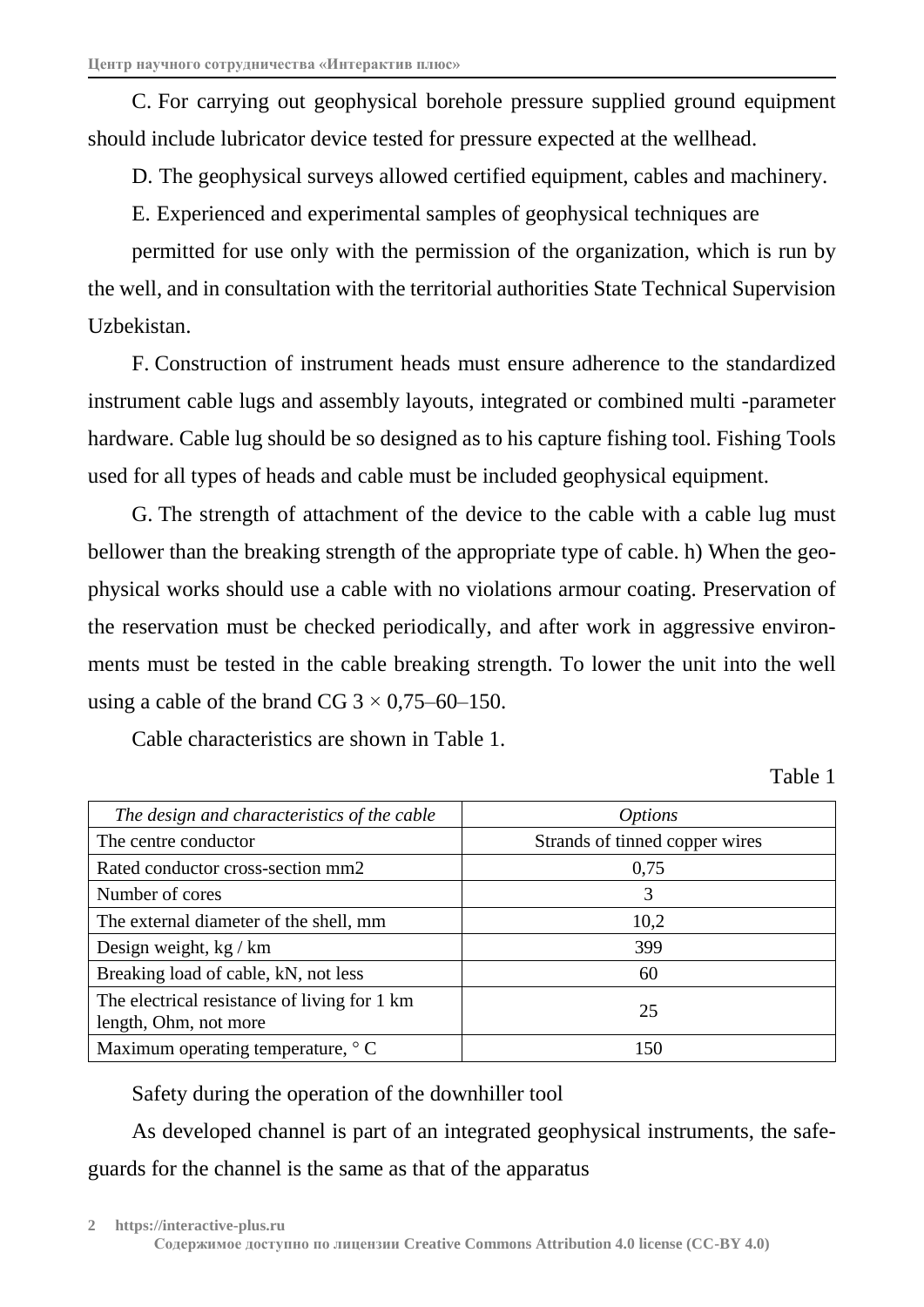A. Operating equipment, as well as work carried out in the calibration and verification shall be done in accordance with operating instructions in compliance with the «Rules of safety in the petroleum industry», approved by the State Technical Supervision 01/31/74. And «Safety regulations for the operation of electrical consumers," approved by the State Technical Supervision 04/12/69.

B. To work with the equipment should be allowed persons who have passed the exam on safety and check the instruction manual.

C. Safety in the calibration and verification dosimeter equipment must comply with radiation safety standards (NRB-76).

D. Persons employed regularly or temporarily required to work with sources of ionizing radiation (category «A») should be guided by the existing sanitary rules work with radioactive substances and other sources of ionizing radiation (SIR-72.80), and to be admitted to working with sources of ionizing radiation.

E. Transportable equipment under normal conditions, has no elements pusherand explosion, has no harmful effects on humans and the environment.

F. To avoid electric shock when using the unit logging cable armour must be grounded.

G. Before connecting the borehole equipment to the cable, check the insulation resistance between the cable and ferrule. The insulation resistance must be at least 30 Terms of use, storage and transport

To maintain the equipment and keep it in working order is necessary to observe the rules of operation, storage and transportation:

– packed units can be transported by any mode of transport at any distance at temperatures below minus 50°C

C. S the absence in the environment of vipers of acids, alkalis, and other corrosive compounds °C, relative humidity of 80% at 20°C 40°;

– packed modules should be stored in closed, dry ventilated area at a temperature of up to 1;

– when operating the units should be stored in a part of the apparatus of the geophysical station or in a room at a special counter in the conditions;